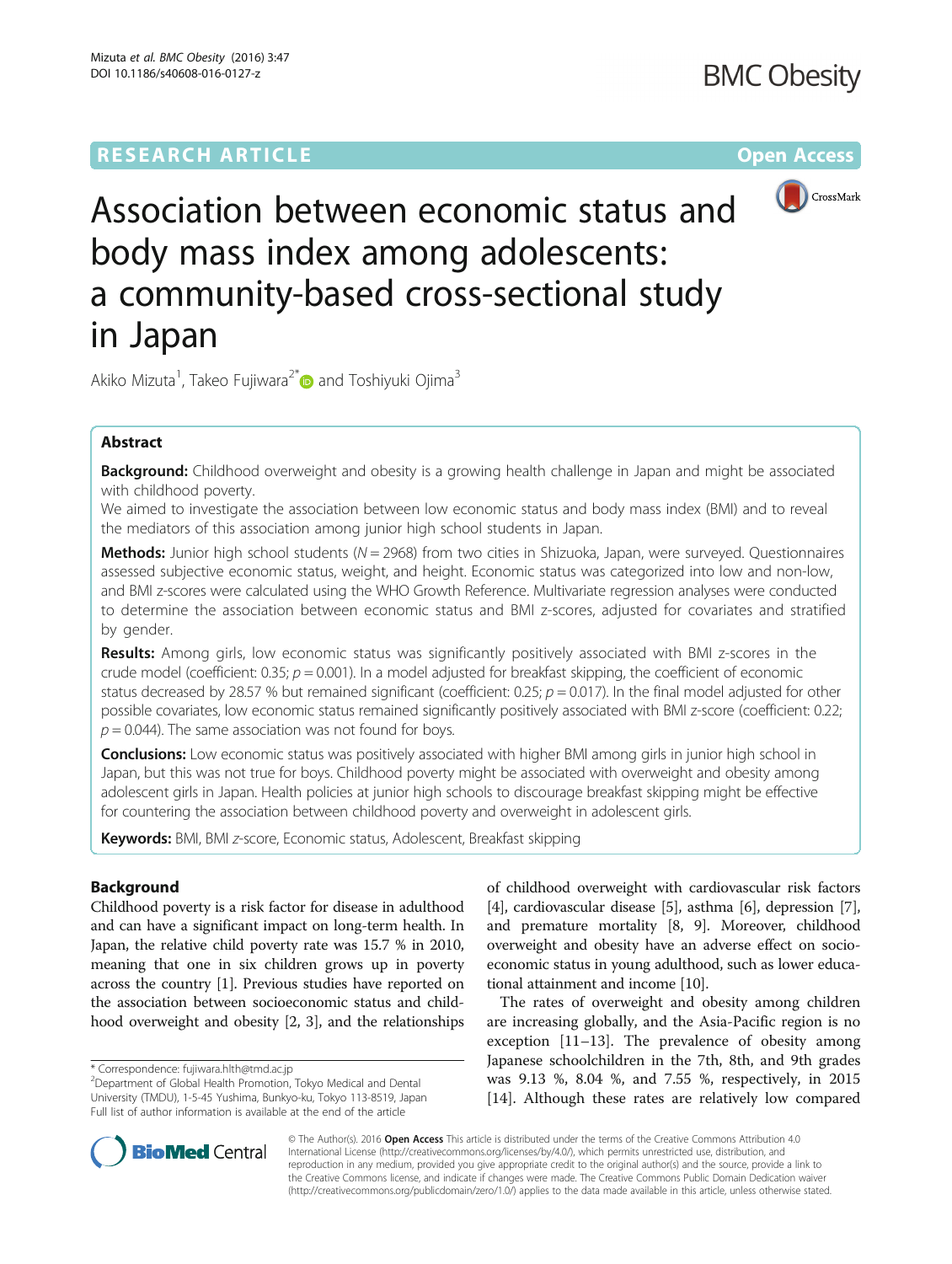with those in other developed countries [[15\]](#page-8-0), they have increased since 1977 (7th grade, 6.64 %; 8th grade, 5.63 %; and 9th grade. 4.91 %) [[14\]](#page-8-0). In Japan, risk of childhood obesity might be related to irregular intake of breakfast [[16](#page-8-0), [17](#page-8-0)]. Although these risk factors are likely to be associated with childhood poverty [[18\]](#page-8-0), few studies have investigated the association between socioeconomic status and childhood overweight and obesity in Japan.

The aim of this study was to clarify the relationship between economic status and body mass index (BMI) among junior high school students in Japan.

# Methods

# Participants

Students were recruited from all three grades (7th, 8th, and 9th) of all eight public junior high schools located in Kikugawa City and Kosai City, both of which are suburban areas within Shizuoka Prefecture, located in central Japan  $(N = 2968)$ . The 7th, 8th, and 9th grades in Japan are generally for students aged 13, 14, and 15 years, respectively. In the Japanese education system, junior high school is a lower-secondary school that comes after elementary school and before senior high school. The survey was conducted between December 2012 and January 2013. Homeroom teachers guided students in filling out the surveys during class time, and completed questionnaires were collected in sealed envelopes. Completion of the anonymous self-assessment questionnaire was considered consent to participate in the study. Completed questionnaires were then collected and placed in sealed envelopes individually. Questionnaire of students who rejected this survey were also collected remains blank, in the same way as other students. (Additional file [1](#page-7-0)).

# Ethics statement

Written explanations of the study were provided to students, parents, and guardians, as well as homeroom teachers and principals. Those who did not wish to participate in the study could decline to respond. Written informed consent was assumed by voluntary response of the anonymous questionnaire. In Japan, according to ethical guidelines for epidemiological research, written informed consent is not necessary for observational research that does not collect human biological specimens, such as blood or urine.

### Measurement

Weight and height were self-reported in the questionnaire in kilograms and centimeters respectively, and recorded to the first decimal place. Previous studies in Japan have shown that self-reported child weight and height is highly accurate [\[19](#page-8-0)]. BMI  $(kg/m^2)$  was calculated as weight (kg) over height squared  $(m^2)$ . To adjust

for child age and gender, BMI z-scores were calculated based on WHO standards [\[20](#page-8-0)].

Because it would be difficult to obtain exact figures of students' annual household income, we assessed economic status using a subjective measurement of economic status as follows: "How do you rate your household living-conditions as financial situation?" This item was scored on a 5-point Likert scale: (1) "difficult," (2) "somewhat difficult," (3) "normal," (4) "somewhat comfortable," and (5) "comfortable." This subjective measurement of economic status was used in the 2010 Comprehensive Survey of Living Conditions conducted by the Japanese Ministry of Health, Labour and Welfare [[21\]](#page-8-0) and validated by comparing the question with annual household income reported in another study [\[22](#page-8-0)]. To focus on childhood poverty, we divided economic status into two categories: "low" (difficult: boys 4.28 %, girls 3.35 %) and "non-low" (somewhat difficult: boys 14.88 %, girls 19.06 %; normal: boys 63.56 %, girls 60.72 %; somewhat comfortable: boys 12.92 %, girls 10.33 %; and comfortable: boys 4.36 %, girls 6.53 %).

# **Covariates**

The questionnaire included questions about sociodemographic factors such as gender, date of birth, grade in school, lifestyle topics including eating, activity, sleeping patterns and smoking status, self-rated health status, family members' smoking status and, family structure. Breakfast skipping and the number of meals from convenience stores and fast-food outlets (convenience stores and fast-food outlets) were rated if the frequency of skipping breakfast and eating meals from convenience stores or fast-food outlets were  $\geq 1$  time per week. We also assessed participation in club activities at school (club activities at school) ("physical," "non-physical," "both physical and non-physical," or "no participation"), and participation in physical and non-physical activities outside of school (activities outside of school) with a yes/no. In the Japanese education system, public junior high schools provide non-compulsory club activities that are either physical (e.g., baseball club and soccer club) or non-physical (e.g., watching movies, brass band, and chorus). For sleeping patterns, we assessed the number of times students got up and went to bed each night. Sleeping patterns were then divided by two, using a less than first quintile cut-off (less than 6.5 h per night). Selfrated health status was scored on a 5-point Likert scale of (1) "excellent," (2) "good," (3) "fair," (4) "somewhat poor," and (5) "poor," which was then reorganized into two categories of "good" (excellent, good, and fair) and "not good" (somewhat poor, poor). We used a self-rated question for health status obtained from the 2010 Comprehensive Survey of Living Conditions [\[21\]](#page-8-0), which was correlated with the Birleson depression self-rating scale (DSRS)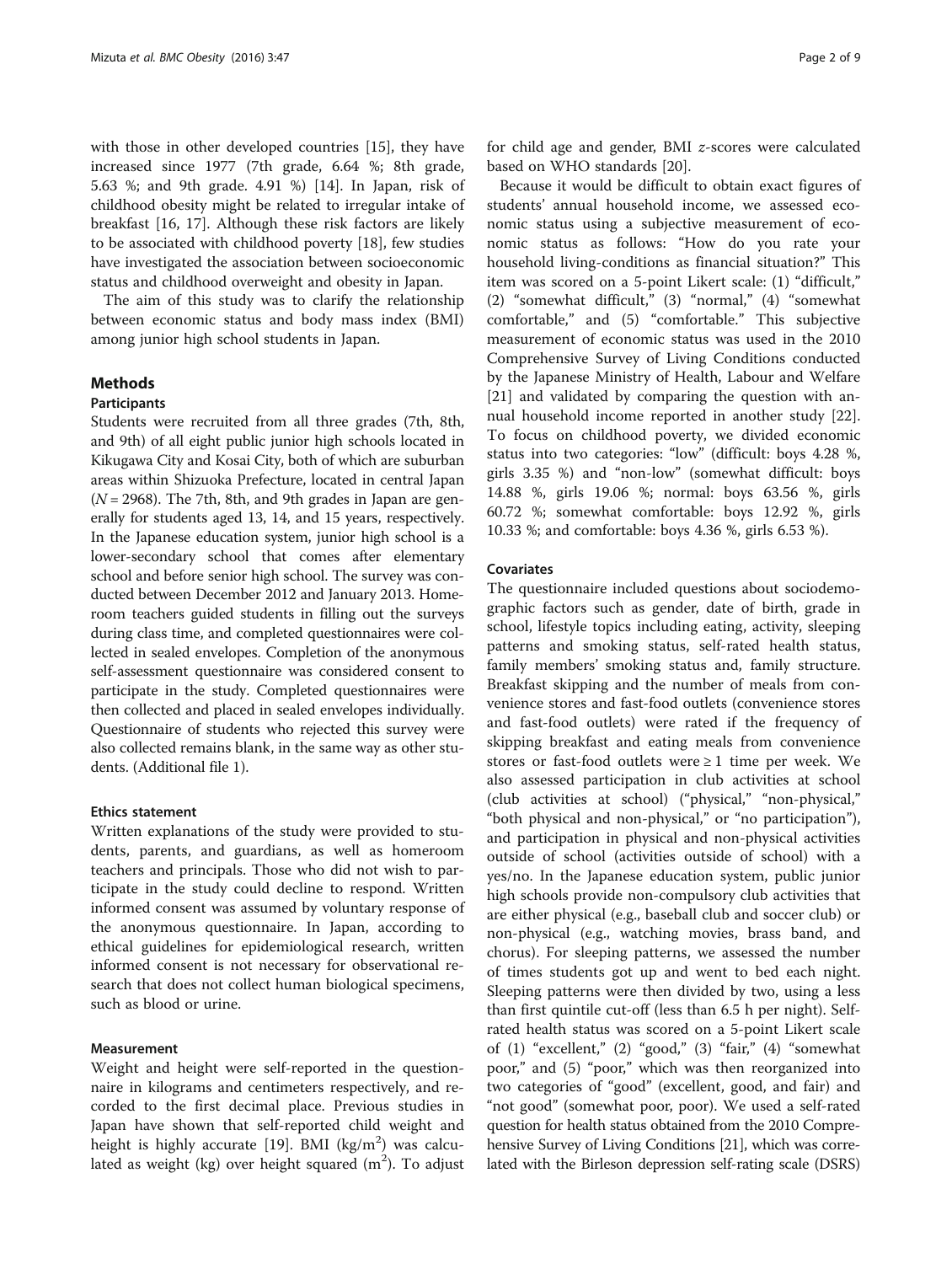(boys: Spearman's  $r = 0.43$ ,  $p < 0.001$ ; girls: Spearman's  $r =$ 0.48,  $p < 0.001$ ). Smoking status was assessed using the question "Have you ever smoked before (even if only once)?" with a yes/no response. As for family members who lived together, we divided students into family structure of "living with both of their biological parents" and "those living in a single-parent family or stepfamily. Finally, family members' smoking status (father, mother, and other) was rated and classified into two categories of "yes"  $(≥1)$ person) and "no" (none).

### Statistical analysis

We examined the association between economic status and BMI z-scores using linear regression analysis. Univariate regression analysis was conducted in Model 1, and school, grade, and family structure were added to Model 2 as confounding variables. In Models 3, 4, 5, 6, and 7, we added the following possible mediators: family members' smoking status (Model 3), breakfast skipping (Model 4), activities outside of school (Model 5), sleeping patterns (Model 6), and self-rated health status (Model 7), owing to estimate change of coefficient. Finally, multivariate regression analysis was performed for economic status using explanatory variables and an objective variable of BMI z-scores, and was adjusted for all confounders and all possible mediators (Model 8). We used STATA version 13.0 (STATA Corp LP., College Station, TX, USA) for statistical analysis.

# Results

### Participant characteristics

Of the 2968 students recruited for the questionnaire, 106 were absent on the day of distribution. Therefore, questionnaires were distributed to 2862 students. A total of 2302 students completed all questionnaire items and were included in the analysis (valid response rate, 77.56 %). We cannot assess the difference between responders and non-responders as we lacked data on nonresponders. Table [1](#page-3-0) shows participant characteristics. In our sample, 4.53 % of boys and 3.18 % of girls were underweight (BMI z-score < −2 SD), 8.04 % of boys and 5.91 % of girls were overweight (BMI  $z$ -score > +1 SD), and 1.20 % of boys and 1.15 % of girls were obese (BMI  $z$ -score > +2 *SD*). Under low economic status, there was a total of 4.28 % of boys and 3.35 % of girls. Grade in school, economic status, family structure, and family members' smoking status did not differ by gender. Breakfast skipping, activities outside of school, short sleep duration, and poor self-rated health status were more likely to be found among girls than boys. Convenience stores and fast-food outlets and smoking status were more likely to be found among boys than girls.

# Economic status and covariates

Table [2](#page-4-0) shows the association between economic status and possible confounders and mediators. For boys, no association was observed between economic status and possible mediators. For girls, breakfast skipping, sleeping patterns, self-rated health status, and smoking status were significantly associated with economic status.

# Economic status and possible mediators related to BMI z-scores

Among boys, low economic status was not associated with BMI z-scores (coefficient:  $-0.07$ ,  $p = 0.460$ ). However, among girls, low economic status was significantly associated with BMI z-scores (coefficient: 0.35,  $p = 0.001$ ). In Model 2, this association remained significant among girls (coefficient: 0.32,  $p = 0.002$ ).

Models 3 to 7 show coefficients of low economic status for BMI z-scores adjusted for possible mediators. For boys, all models showed no correlation between low economic status and BMI z-score. For girls, when Model 4 was adjusted for breakfast skipping, the coefficient of economic status decreased by 28.57 % (coefficient: 0.25,  $p = 0.017$ ). Furthermore, when Model 8 was adjusted for all possible mediators, the coefficient of economic status for BMI z-score remained significant for girls (coefficient: 0.21,  $p = 0.044$ ). For simple Bonferroni correction a significance threshold of < 0.006 (0.05/8). At this threshold, economic status remained a significant predictor of obesity in girls. In addition, family structure and sleeping patterns among boys (Table [3](#page-5-0)) and breakfast skipping and activities outside of school among girls (Table [4\)](#page-6-0) remained significant at this threshold.

# **Discussion**

We found that low economic status was significantly associated with high BMI z-score for adolescent girls, independent of family structure or lifestyle factors such as physical activity. Further, we found that breakfast skipping could be a possible mediator of this association. To the best of our knowledge, this population-based study is the first to show an association between childhood poverty and obesity among adolescent Japanese girls.

In the United States, child obesity is associated with low economic status [\[23\]](#page-8-0), although it is also associated with high economic status [\[24\]](#page-8-0). A study of four European countries that used different measures of economic status found no association between parental education and childhood BMI [\[25\]](#page-8-0). Thus, differences in race or other possible confounding factors related to culture should be considered when interpreting our findings. Nonetheless, our study adds to the literature by finding an association between childhood poverty and overweight among adolescent girls in Japan, an association that has not been clearly found in other developed countries.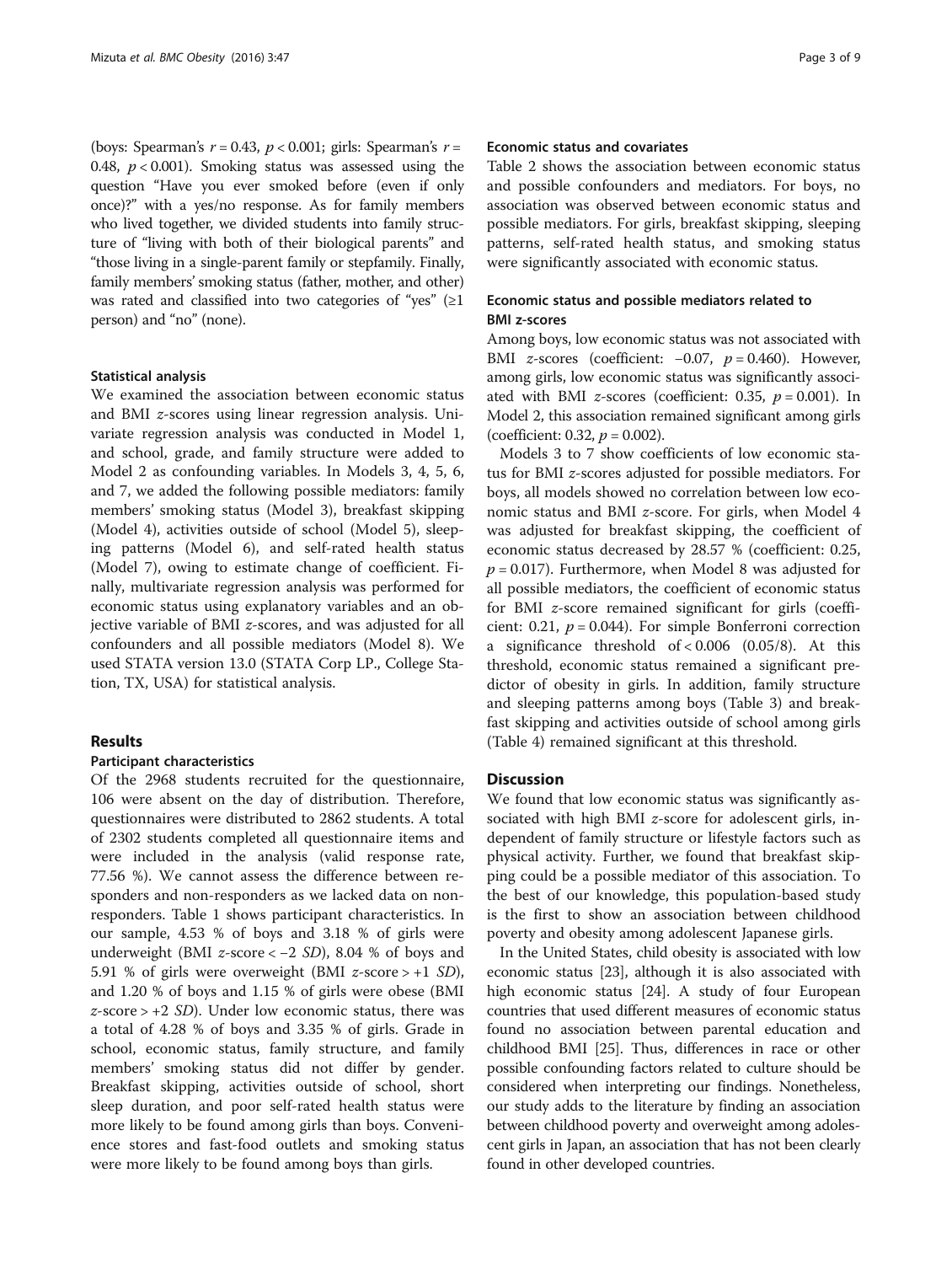# <span id="page-3-0"></span>Table 1 Characteristics of Participants

|                                                                         | Boys $(n = 1169)$ |         | Girls ( $n = 1133$ ) |         |
|-------------------------------------------------------------------------|-------------------|---------|----------------------|---------|
|                                                                         | n or mean         | % or SD | n or mean            | % or SD |
| Family characteristics                                                  |                   |         |                      |         |
| Economic status                                                         |                   |         |                      |         |
| Non-low (comfortable, somewhat comfortable, normal, somewhat difficult) | 1119              | (95.72) | 1095                 | (96.65) |
| Low (difficult)                                                         | 50                | (4.28)  | 38                   | (3.35)  |
| Family structure                                                        |                   |         |                      |         |
| Both biological parents                                                 | 964               | (82.46) | 928                  | (81.91) |
| Single parent or stepfamily                                             | 205               | (17.54) | 205                  | (18.09) |
| Family members' smoking status (mother, father, or others)              |                   |         |                      |         |
| None                                                                    | 565               | (48.33) | 527                  | (46.51) |
| Yes $(≥1$ person)                                                       | 604               | (51.67) | 606                  | (53.49) |
| Child characteristics                                                   |                   |         |                      |         |
| BMI                                                                     | 18.92             | (2.63)  | 19.19                | (2.57)  |
| BMI z-score (WHO standard)                                              | $-0.17$           | (0.68)  | $-0.18$              | (0.63)  |
| $<-2SD$                                                                 | 53                | (4.53)  | 36                   | (3.18)  |
| $\ge$ -2 SD and < -1 SD                                                 | 215               | (18.39) | 220                  | (19.42) |
| $\ge -1$ SD and $\lt +1$ SD                                             | 793               | (67.84) | 797                  | (70.34) |
| $\geq$ +1 SD and < +2 SD                                                | 94                | (8.04)  | 67                   | (5.91)  |
| $\geq$ +2 SD                                                            | 14                | (1.20)  | 13                   | (1.15)  |
| Grade in school                                                         |                   |         |                      |         |
| 7th                                                                     | 396               | (33.88) | 387                  | (34.16) |
| 8th                                                                     | 382               | (32.68) | 361                  | (31.86) |
| 9th                                                                     | 391               | (33.45) | 385                  | (33.98) |
| Breakfast skipping                                                      |                   |         |                      |         |
| No (eat breakfast daily)                                                | 1032              | (88.28) | 963                  | (85.00) |
| Yes (skip breakfast ≥ 1 time per week)                                  | 137               | (11.72) | 170                  | (15.00) |
| Convenience stores or fast-food outlets                                 |                   |         |                      |         |
| <1 time per week                                                        | 959               | (82.04) | 961                  | (84.82) |
| $\geq$ 1 time per week                                                  | 210               | (17.96) | 172                  | (15.18) |
| Club activities at school                                               |                   |         |                      |         |
| Physical                                                                | 850               | (72.71) | 575                  | (50.75) |
| Non-physical                                                            | 77                | (6.59)  | 322                  | (28.42) |
| No participation                                                        | 242               | (20.70) | 236                  | (20.83) |
| Activities outside of school                                            |                   |         |                      |         |
| Yes                                                                     | 398               | (34.05) | 466                  | (41.13) |
| No                                                                      | 771               | (65.95) | 667                  | (58.87) |
| Sleeping patterns                                                       |                   |         |                      |         |
| $\geq$ 6 h 30 min per day (Q2-Q5)                                       | 955               | (81.69) | 826                  | (72.90) |
| $< 6$ h 30 min per day (Q1)                                             | 214               | (18.31) | 307                  | (27.10) |
| Self-rated health status                                                |                   |         |                      |         |
| Good (excellent, good, fair)                                            | 1084              | (92.73) | 1033                 | (91.17) |
| Not good (somewhat poor or poor)                                        | 85                | (7.27)  | 100                  | (8.83)  |
| Smoking status                                                          |                   |         |                      |         |
| No                                                                      | 1,126             | (96.32) | 1107                 | (97.71) |
| Yes                                                                     |                   |         |                      |         |
|                                                                         | 43                | (3.68)  | 26                   | (2.29)  |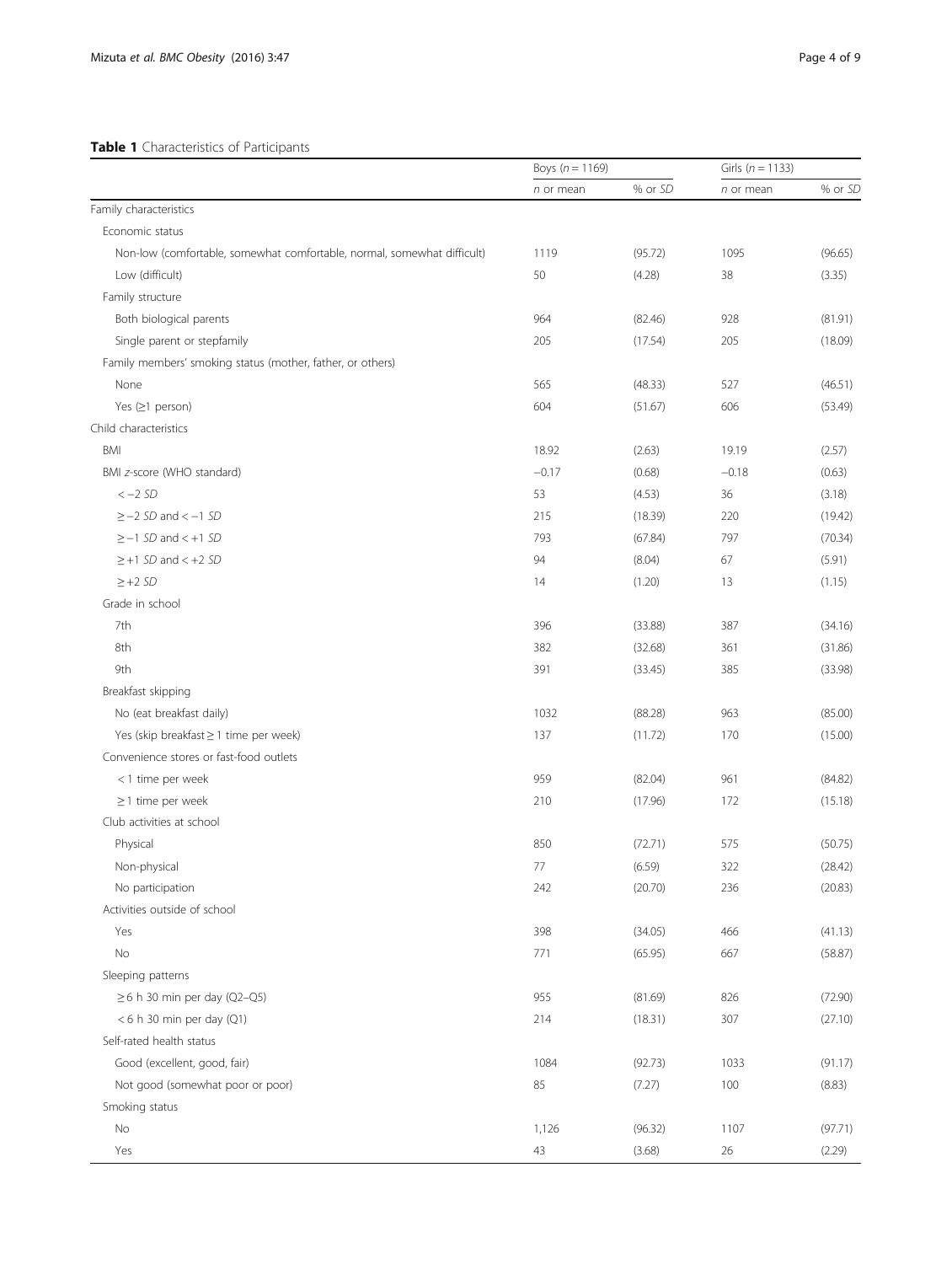# <span id="page-4-0"></span>Table 2 Association Between Economic Status and Possible Mediators

|                                                            | Boys    |         |                 |        | Girls         |                  |         |        |               |         |  |  |  |  |
|------------------------------------------------------------|---------|---------|-----------------|--------|---------------|------------------|---------|--------|---------------|---------|--|--|--|--|
|                                                            | Non-Low |         | Low             |        | $\mathcal{D}$ | Non-Low          |         | Low    | р             |         |  |  |  |  |
|                                                            | n       | $\%$    | $\sqrt{n}$      | %      |               | $\boldsymbol{n}$ | $\%$    | $\eta$ | $\frac{0}{0}$ |         |  |  |  |  |
| Family characteristics                                     |         |         |                 |        |               |                  |         |        |               |         |  |  |  |  |
| Family structure                                           |         |         |                 |        |               |                  |         |        |               |         |  |  |  |  |
| Both biological parents                                    | 926     | (96.06) | 38              | (3.94) | 0.219         | 910              | (98.06) | 18     | (1.94)        | < 0.001 |  |  |  |  |
| Single parent or stepfamily                                | 193     | (94.15) | 12              | (5.85) |               | 185              | (90.24) | 20     | (9.76)        |         |  |  |  |  |
| Family members' smoking status (mother, father, or others) |         |         |                 |        |               |                  |         |        |               |         |  |  |  |  |
| None                                                       | 542     | (95.93) | 23              | (4.07) | 0.736         | 514              | (97.53) | 13     | (2.47)        | 0.122   |  |  |  |  |
| Yes $(≥1$ person)                                          | 577     | (95.53) | 27              | (4.47) |               | 581              | (95.87) | 25     | (4.13)        |         |  |  |  |  |
| Child characteristics                                      |         |         |                 |        |               |                  |         |        |               |         |  |  |  |  |
| Breakfast skipping                                         |         |         |                 |        |               |                  |         |        |               |         |  |  |  |  |
| No (eat breakfast daily)                                   | 990     | (95.93) | 42              | (4.07) | 0.336         | 944              | (98.03) | 19     | (1.97)        | < 0.001 |  |  |  |  |
| Yes (skip breakfast ≥ 1 time per week)                     | 129     | (94.16) | 8               | (5.84) |               | 151              | (88.82) | 19     | (11.18)       |         |  |  |  |  |
| Convenience stores or fast-food outlets                    |         |         |                 |        |               |                  |         |        |               |         |  |  |  |  |
| < 1 time per week                                          | 916     | (95.52) | 43              | (4.48) | 0.455         | 929              | (96.67) | 32     | (3.33)        | 0.915   |  |  |  |  |
| $\geq$ 1 time per week                                     | 203     | (96.67) | $\overline{7}$  | (3.33) |               | 166              | (96.51) | 6      | (3.49)        |         |  |  |  |  |
| Club activities at school                                  |         |         |                 |        |               |                  |         |        |               |         |  |  |  |  |
| Physical                                                   | 819     | (96.35) | 31              | (3.65) | 0.065         | 562              | (97.74) | 13     | (2.26)        | 0.092   |  |  |  |  |
| Non-physical                                               | 70      | (90.91) | $7\overline{ }$ | (9.09) |               | 309              | (95.96) | 13     | (4.04)        |         |  |  |  |  |
| No participation                                           | 230     | (95.04) | 12              | (4.96) |               | 224              | (94.92) | 12     | (5.08)        |         |  |  |  |  |
| Activities outside of school                               |         |         |                 |        |               |                  |         |        |               |         |  |  |  |  |
| Yes                                                        | 378     | (94.97) | 20              | (5.03) | 0.364         | 456              | (97.85) | 10     | (2.15)        | 0.059   |  |  |  |  |
| <b>No</b>                                                  | 741     | (96.11) | 30              | (3.89) |               | 639              | (95.80) | 28     | (4.20)        |         |  |  |  |  |
| Sleeping patterns                                          |         |         |                 |        |               |                  |         |        |               |         |  |  |  |  |
| $\geq 6$ h 30 min (Q2-Q5)                                  | 915     | (95.81) | 40              | (4.19) | 0.752         | 805              | (97.46) | 21     | (2.54)        | 0.013   |  |  |  |  |
| < 6 h 30 min (Q1)                                          | 204     | (95.33) | 10              | (4.67) |               | 290              | (94.46) | 17     | (5.54)        |         |  |  |  |  |
| Self-rated health status                                   |         |         |                 |        |               |                  |         |        |               |         |  |  |  |  |
| Good (excellent, good, fair)                               | 1041    | (96.03) | 43              | (3.97) | 0.061         | 1008             | (97.58) | 25     | (2.42)        | < 0.001 |  |  |  |  |
| Not good (somewhat poor or poor)                           | 78      | (91.76) | 7               | (8.24) |               | 87               | (87.00) | 13     | (13.00)       |         |  |  |  |  |
| Smoking status                                             |         |         |                 |        |               |                  |         |        |               |         |  |  |  |  |
| <b>No</b>                                                  | 1079    | (95.83) | 47              | (4.17) | 0.373         | 1072             | (96.84) | 35     | (3.16)        | 0.019   |  |  |  |  |
| Yes                                                        | 40      | (93.02) | 3               | (6.98) |               | 23               | (88.46) | 3      | (11.54)       |         |  |  |  |  |

Note. Chi square test

Family income is important in controlling children's BMI because healthier food tends to be expensive and participation in physical activities can be costly [[26](#page-8-0)–[29](#page-8-0)]. Previous studies have shown that childhood poverty induces breakfast skipping [\[30\]](#page-8-0), which can lead to high BMI among adolescent girls who regularly skip breakfast [[31, 32\]](#page-8-0). Our result for girls was similar to a previous study's finding of an association between overweight and breakfast skipping at least once per week [\[33](#page-8-0)]. Moreover, breakfast skipping in adolescence is associated not only with overweight but also with larger waist circumference and higher levels of fasting insulin, total

cholesterol, and low-density lipoprotein cholesterol [[34](#page-8-0)]. Breakfast skipping is also associated with smoking, drinking, and physical inactivity [\[35\]](#page-8-0). Education programs that emphasize eating breakfast daily and target poor families with adolescent girls might serve to prevent childhood overweight and obesity in Japan. School lunch programs in Japan could also ensure a certain level of nutrition, and provide an opportunity to educate students on the importance of a healthy diet. Thus, improvements in school lunch programs and initiatives targeting breakfast skipping in poor families might be effective interventions in Japan, as they have been in the United States [\[36\]](#page-8-0).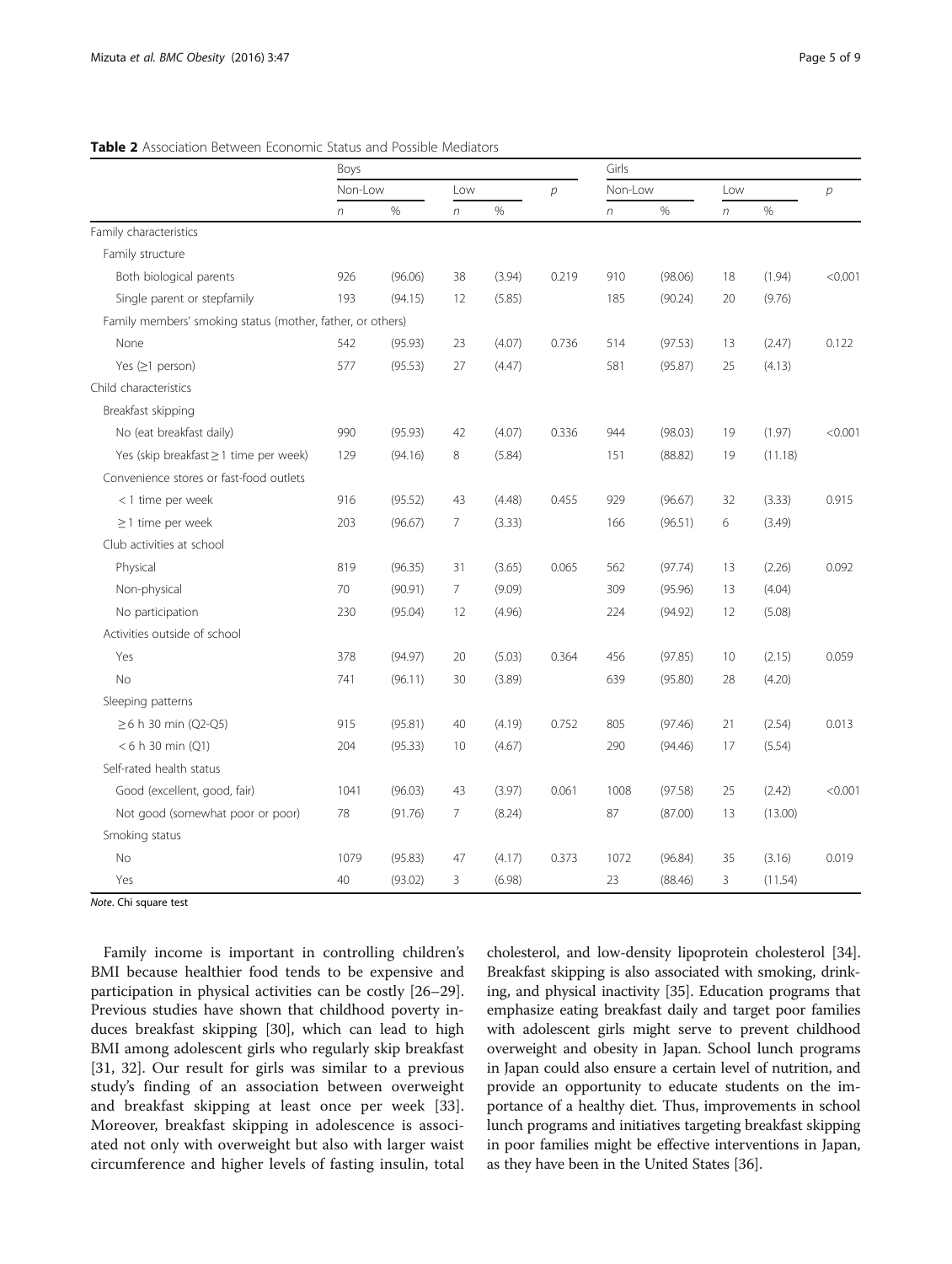|                                                                  | Model 1 <sup>a</sup> |    |              | Model $2^b$ (+ grade,<br>school, family structure) |           |               | Model 3 (Model $2 +$<br>family members'<br>smoking status) |      |               | Model 4 (Model 2+<br>breakfast skipping) |      |               | Model 5 (Model 2+<br>activities outside<br>of school) |    |                | Model 6 (Model 2+<br>sleeping patterns)                      |    |               |      | Model 7 (Model<br>$2 + self-rated$<br>health status) |                   | Model 8 <sup>c</sup> (Model<br>$2 + all$ mediators) |    |                    |
|------------------------------------------------------------------|----------------------|----|--------------|----------------------------------------------------|-----------|---------------|------------------------------------------------------------|------|---------------|------------------------------------------|------|---------------|-------------------------------------------------------|----|----------------|--------------------------------------------------------------|----|---------------|------|------------------------------------------------------|-------------------|-----------------------------------------------------|----|--------------------|
|                                                                  | B                    | SE | D            | B                                                  | <b>SE</b> | $\mathcal{D}$ | B                                                          | SE   | $\mathcal{D}$ | B                                        | SE   | $\mathcal{D}$ | Β                                                     | SE | $\overline{p}$ | B                                                            | SE | $\mathcal{D}$ | B    | SE                                                   | $\mathcal{D}$     | Β                                                   | SE | $\mathcal{P}$      |
| Family characteristics                                           |                      |    |              |                                                    |           |               |                                                            |      |               |                                          |      |               |                                                       |    |                |                                                              |    |               |      |                                                      |                   |                                                     |    |                    |
| Economic status                                                  |                      |    |              |                                                    |           |               |                                                            |      |               |                                          |      |               |                                                       |    |                |                                                              |    |               |      |                                                      |                   |                                                     |    |                    |
| Low (ref: non-low)                                               | $-0.07$              |    | 0.10 0.460   | $-0.10$                                            | 0.10      | 0.327         | $-0.10$ 0.10                                               |      | 0.326         | $-0.10$                                  |      |               |                                                       |    |                | $0.10$ $0.312$ $-0.10$ $0.10$ $0.302$ $-0.10$ $0.10$ $0.318$ |    |               |      |                                                      |                   | $-0.10$ 0.10 0.291 $-0.11$ 0.10 0.241               |    |                    |
| Family structure                                                 |                      |    |              |                                                    |           |               |                                                            |      |               |                                          |      |               |                                                       |    |                |                                                              |    |               |      |                                                      |                   |                                                     |    |                    |
| Single parent or<br>stepfamily (ref: both<br>biological parents) | $0.15$ <sup>**</sup> |    | 0.05 0.005   | $0.15$ <sup>**</sup>                               | 0.05      | 0.005         | $0.15***$                                                  | 0.05 | 0.005         | $0.14***$                                | 0.05 |               |                                                       |    |                | $0.009$ $0.15$ ** $0.05$ $0.004$ $0.15$ ** $0.05$ $0.004$    |    |               |      |                                                      |                   | $0.15$ ** $0.05$ 0.005 $0.14$ ** 0.05 0.006         |    |                    |
| Family members' smoking status                                   |                      |    |              |                                                    |           |               |                                                            |      |               |                                          |      |               |                                                       |    |                |                                                              |    |               |      |                                                      |                   |                                                     |    |                    |
| Yes (ref: none)                                                  | 0.003                |    | 0.04 0.944   |                                                    |           |               | 0.014                                                      | 0.04 | 0.725         |                                          |      |               |                                                       |    |                |                                                              |    |               |      |                                                      |                   | 0.01                                                |    | 0.04 0.798         |
| Child characteristics                                            |                      |    |              |                                                    |           |               |                                                            |      |               |                                          |      |               |                                                       |    |                |                                                              |    |               |      |                                                      |                   |                                                     |    |                    |
| Breakfast skipping                                               |                      |    |              |                                                    |           |               |                                                            |      |               |                                          |      |               |                                                       |    |                |                                                              |    |               |      |                                                      |                   |                                                     |    |                    |
| Yes (ref: no)                                                    | $0.13$ <sup>*</sup>  |    | 0.06 0.029   |                                                    |           |               |                                                            |      |               | 0.11                                     | 0.06 | 0.083         |                                                       |    |                |                                                              |    |               |      |                                                      |                   | 0.08                                                |    | 0.06 0.199         |
| Convenience stores or fast-food outlets                          |                      |    |              |                                                    |           |               |                                                            |      |               |                                          |      |               |                                                       |    |                |                                                              |    |               |      |                                                      |                   |                                                     |    |                    |
| <1 time per week<br>(ref: $\geq 1$ time per week)                | $-0.01$              |    | 0.05 0.802   |                                                    |           |               |                                                            |      |               |                                          |      |               |                                                       |    |                |                                                              |    |               |      |                                                      |                   |                                                     |    | $-0.05$ 0.05 0.343 |
| Club activities at school                                        |                      |    |              |                                                    |           |               |                                                            |      |               |                                          |      |               |                                                       |    |                |                                                              |    |               |      |                                                      |                   |                                                     |    |                    |
| Non-physical<br>(ref: physical)                                  | 0.11                 |    | 0.08 0.193   |                                                    |           |               |                                                            |      |               |                                          |      |               |                                                       |    |                |                                                              |    |               |      |                                                      |                   | 0.02                                                |    | 0.08 0.804         |
| No participation<br>(ref: physical)                              | 0.03                 |    | 0.05 0.538   |                                                    |           |               |                                                            |      |               |                                          |      |               |                                                       |    |                |                                                              |    |               |      |                                                      |                   | 0.03                                                |    | 0.07 0.665         |
| Activities outside of school                                     |                      |    |              |                                                    |           |               |                                                            |      |               |                                          |      |               |                                                       |    |                |                                                              |    |               |      |                                                      |                   |                                                     |    |                    |
| No (ref: yes)                                                    | $-0.06$              |    | 0.04 0.130   |                                                    |           |               |                                                            |      |               |                                          |      |               | $-0.07$                                               |    | 0.04 0.078     |                                                              |    |               |      |                                                      |                   |                                                     |    | $-0.08$ 0.04 0.049 |
| Sleeping patterns                                                |                      |    |              |                                                    |           |               |                                                            |      |               |                                          |      |               |                                                       |    |                |                                                              |    |               |      |                                                      |                   |                                                     |    |                    |
| <6 h 30 min<br>$(ref: \geq 6 h 30 min)$                          | $0.19***$            |    | 0.05 < 0.001 |                                                    |           |               |                                                            |      |               |                                          |      |               |                                                       |    |                | $0.18***$                                                    |    | 0.05 < 0.001  |      |                                                      |                   | $0.17***$                                           |    | 0.05 0.001         |
| Self-rated health status                                         |                      |    |              |                                                    |           |               |                                                            |      |               |                                          |      |               |                                                       |    |                |                                                              |    |               |      |                                                      |                   |                                                     |    |                    |
| Not good (ref: good)                                             | 0.09                 |    | 0.08 0.217   |                                                    |           |               |                                                            |      |               |                                          |      |               |                                                       |    |                |                                                              |    |               | 0.11 |                                                      | 0.08  0.151  0.08 |                                                     |    | 0.08 0.326         |
| Smoking status                                                   |                      |    |              |                                                    |           |               |                                                            |      |               |                                          |      |               |                                                       |    |                |                                                              |    |               |      |                                                      |                   |                                                     |    |                    |
| Yes (ref: no)                                                    | 0.13                 |    | 0.11 0.226   |                                                    |           |               |                                                            |      |               |                                          |      |               |                                                       |    |                |                                                              |    |               |      |                                                      |                   | 0.04                                                |    | 0.11 0.736         |

<span id="page-5-0"></span>Table 3 Relationship between economic status and BMI Z-Scores of Boys

B = Partial regression coefficient, <sup>a</sup>univariate regression; <sup>b</sup>multiple regression adjusted for confounding variables; <sup>c</sup>multiple regression adjusted for all mediators<br>\* 2005; \*\* 2001; \*\*\* 20001  $p < 0.05$ ;  $^{**}p < 0.01$ ;  $^{***}p < 0.001$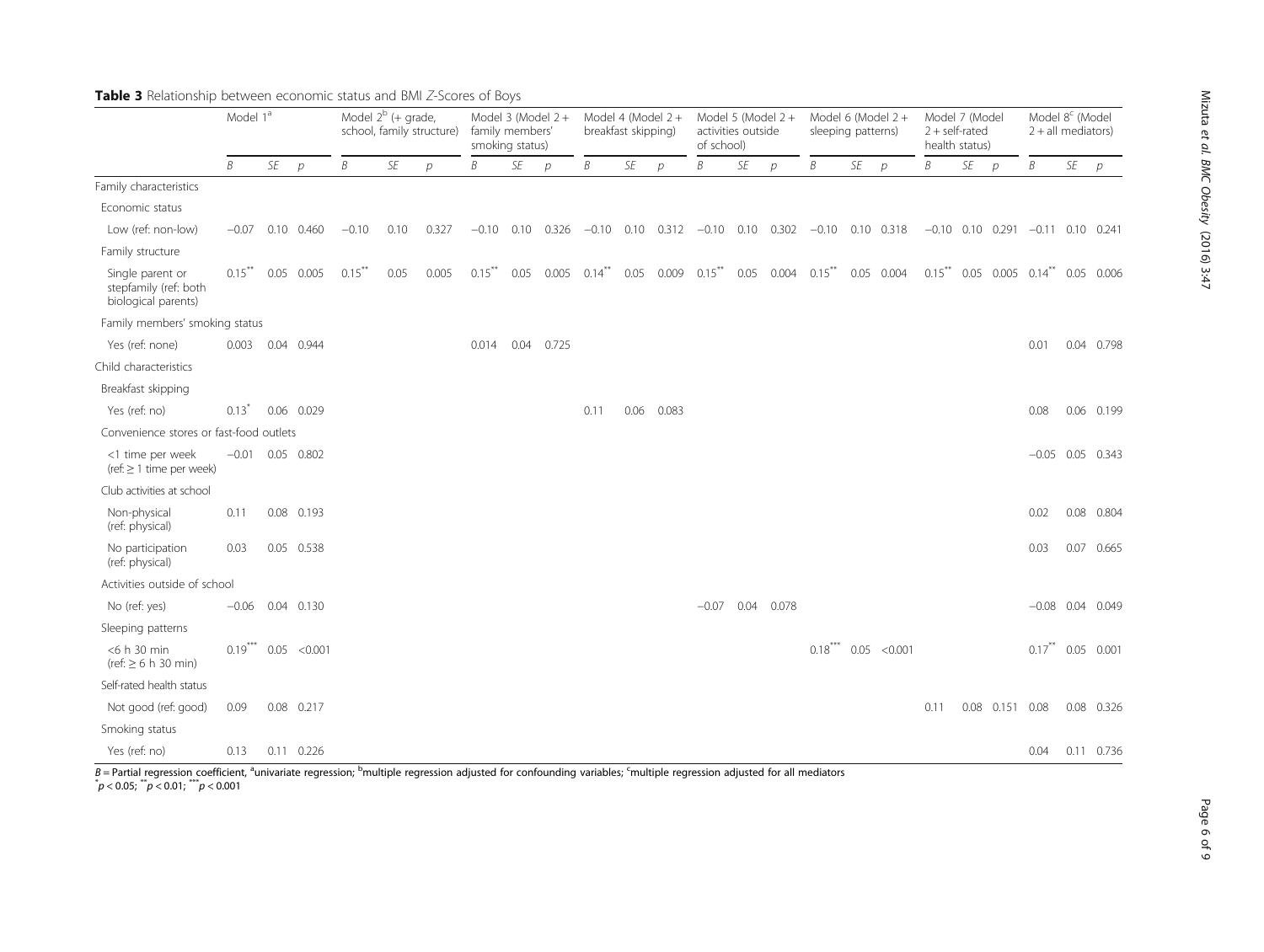|                                                                  | Model 1 <sup>ª</sup> |    |                        | Model $2^b$ (+ grade,<br>school, family structure) |      |                                                  | Model 3 (Model 2+<br>family members'<br>smoking status) |    |               | Model 4 (Model 2+<br>breakfast skipping) |    |                           | Model 5 (Model 2+<br>activities outside<br>of school) |      |                                                       | sleeping patterns) |      | Model 6 (Model $2 +$        | Model 7 (Model 2+ |      | self-rated health status)          | Model $8^c$ (Model 2+<br>all mediators) |    |                          |
|------------------------------------------------------------------|----------------------|----|------------------------|----------------------------------------------------|------|--------------------------------------------------|---------------------------------------------------------|----|---------------|------------------------------------------|----|---------------------------|-------------------------------------------------------|------|-------------------------------------------------------|--------------------|------|-----------------------------|-------------------|------|------------------------------------|-----------------------------------------|----|--------------------------|
|                                                                  | B                    | SE | $\mathcal{D}$          | B                                                  | SE   | $\mathcal{P}$                                    | B                                                       | SE | $\mathcal{D}$ | B                                        | SE | $\mathcal{D}$             | B                                                     | SE   | $\mathcal{D}$                                         | B                  | SE   | $\mathcal{D}$               | Β                 | SE   | $\mathcal{D}$                      | B                                       | SE | $\mathcal{P}$            |
| Family characteristics                                           |                      |    |                        |                                                    |      |                                                  |                                                         |    |               |                                          |    |                           |                                                       |      |                                                       |                    |      |                             |                   |      |                                    |                                         |    |                          |
| Economic status                                                  |                      |    |                        |                                                    |      |                                                  |                                                         |    |               |                                          |    |                           |                                                       |      |                                                       |                    |      |                             |                   |      |                                    |                                         |    |                          |
| Low (ref: non-low)                                               | $0.35$ <sup>**</sup> |    | $0.10 \quad 0.001$     | $0.32$ <sup>**</sup>                               |      | $0.10$ $0.002$ $0.31$ ** $0.10$ $0.003$ $0.25$ * |                                                         |    |               |                                          |    |                           |                                                       |      | 0.11 0.017 0.31** 0.10 0.003 0.32** 0.11 0.003 0.30** |                    |      |                             |                   |      | $0.11$ $0.005$ $0.21$ <sup>*</sup> |                                         |    | 0.11 0.044               |
| Family structure                                                 |                      |    |                        |                                                    |      |                                                  |                                                         |    |               |                                          |    |                           |                                                       |      |                                                       |                    |      |                             |                   |      |                                    |                                         |    |                          |
| Single parent or<br>stepfamily (ref: both<br>biological parents) | $0.14$ <sup>**</sup> |    | 0.05 0.005             | $0.11$ <sup>*</sup>                                | 0.05 | 0.021                                            | $0.11^*$ 0.05 0.021                                     |    |               | 0.08                                     |    | 0.05 0.094                | $0.11$ <sup>*</sup>                                   | 0.05 | $0.026$ $0.11$ <sup>*</sup>                           |                    | 0.05 | $0.022$ $0.11$ <sup>*</sup> |                   | 0.05 | 0.023                              | 0.07                                    |    | 0.05 0.139               |
| Family members' smoking status                                   |                      |    |                        |                                                    |      |                                                  |                                                         |    |               |                                          |    |                           |                                                       |      |                                                       |                    |      |                             |                   |      |                                    |                                         |    |                          |
| Yes (ref: none)                                                  | $0.08^{\degree}$     |    | $0.04$ $0.042$         |                                                    |      |                                                  | $0.07^{7}$                                              |    | 0.04 0.049    |                                          |    |                           |                                                       |      |                                                       |                    |      |                             |                   |      |                                    | 0.05                                    |    | $0.04$ $0.211$           |
| Child characteristics                                            |                      |    |                        |                                                    |      |                                                  |                                                         |    |               |                                          |    |                           |                                                       |      |                                                       |                    |      |                             |                   |      |                                    |                                         |    |                          |
| Breakfast skipping                                               |                      |    |                        |                                                    |      |                                                  |                                                         |    |               |                                          |    |                           |                                                       |      |                                                       |                    |      |                             |                   |      |                                    |                                         |    |                          |
| Yes (ref: no)                                                    |                      |    | $0.26***$ 0.05 < 0.001 |                                                    |      |                                                  |                                                         |    |               |                                          |    | $0.22$ *** $0.05$ < 0.001 |                                                       |      |                                                       |                    |      |                             |                   |      |                                    |                                         |    | $0.21$ *** $0.05$ <0.001 |
| Convenience stores or fast-food outlets                          |                      |    |                        |                                                    |      |                                                  |                                                         |    |               |                                          |    |                           |                                                       |      |                                                       |                    |      |                             |                   |      |                                    |                                         |    |                          |
| <1 time per week<br>(ref: $\geq$ 1 time per week)                |                      |    | $-0.03$ 0.05 0.529     |                                                    |      |                                                  |                                                         |    |               |                                          |    |                           |                                                       |      |                                                       |                    |      |                             |                   |      |                                    |                                         |    | $-0.06$ 0.05 0.220       |
| Club activities at school                                        |                      |    |                        |                                                    |      |                                                  |                                                         |    |               |                                          |    |                           |                                                       |      |                                                       |                    |      |                             |                   |      |                                    |                                         |    |                          |
| Non-physical<br>(ref: physical)                                  | 0.07                 |    | 0.04 0.120             |                                                    |      |                                                  |                                                         |    |               |                                          |    |                           |                                                       |      |                                                       |                    |      |                             |                   |      |                                    | 0.03                                    |    | 0.04 0.448               |
| No participation<br>(ref: physical)                              | $-0.04$              |    | 0.05 0.379             |                                                    |      |                                                  |                                                         |    |               |                                          |    |                           |                                                       |      |                                                       |                    |      |                             |                   |      |                                    | $-0.05$                                 |    | 0.07 0.450               |
| Activities outside of school                                     |                      |    |                        |                                                    |      |                                                  |                                                         |    |               |                                          |    |                           |                                                       |      |                                                       |                    |      |                             |                   |      |                                    |                                         |    |                          |
| No (ref: yes)                                                    | $0.12***$            |    | $0.04$ $0.001$         |                                                    |      |                                                  |                                                         |    |               |                                          |    |                           | $0.10^*$                                              |      | 0.04 0.010                                            |                    |      |                             |                   |      |                                    | $0.10^*$                                |    | 0.04 0.012               |
| Sleeping patterns                                                |                      |    |                        |                                                    |      |                                                  |                                                         |    |               |                                          |    |                           |                                                       |      |                                                       |                    |      |                             |                   |      |                                    |                                         |    |                          |
| <6 h 30 min<br>$(ref: \geq 6 h 30 min)$                          | 0.07                 |    | 0.04 0.113             |                                                    |      |                                                  |                                                         |    |               |                                          |    |                           |                                                       |      |                                                       | 0.04               | 0.04 | 0.394                       |                   |      |                                    | 0.004                                   |    | 0.04 0.921               |
| Self-rated health status                                         |                      |    |                        |                                                    |      |                                                  |                                                         |    |               |                                          |    |                           |                                                       |      |                                                       |                    |      |                             |                   |      |                                    |                                         |    |                          |
| Not good (ref: good)                                             | $0.16^{\degree}$     |    | 0.07 0.015             |                                                    |      |                                                  |                                                         |    |               |                                          |    |                           |                                                       |      |                                                       |                    |      |                             | 0.10              | 0.07 | 0.130                              | 0.08                                    |    | 0.07 0.250               |
| Smoking status                                                   |                      |    |                        |                                                    |      |                                                  |                                                         |    |               |                                          |    |                           |                                                       |      |                                                       |                    |      |                             |                   |      |                                    |                                         |    |                          |
| Yes (ref: no)                                                    | 0.18                 |    | 0.12 0.150             |                                                    |      |                                                  |                                                         |    |               |                                          |    |                           |                                                       |      |                                                       |                    |      |                             |                   |      |                                    | 0.11                                    |    | 0.12 0.389               |

<span id="page-6-0"></span>Table 4 Relationship Between Economic Status and BMI Z-Scores of Girls

B=Partial regression coefficient, <sup>a</sup>univariate regression; <sup>b</sup>multiple regression adjusted for confounding variables; <sup>c</sup>multiple regression adjusted for all mediators<br>\*p < 0.05; \*\*p < 0.01; \*\*\*p < 0.001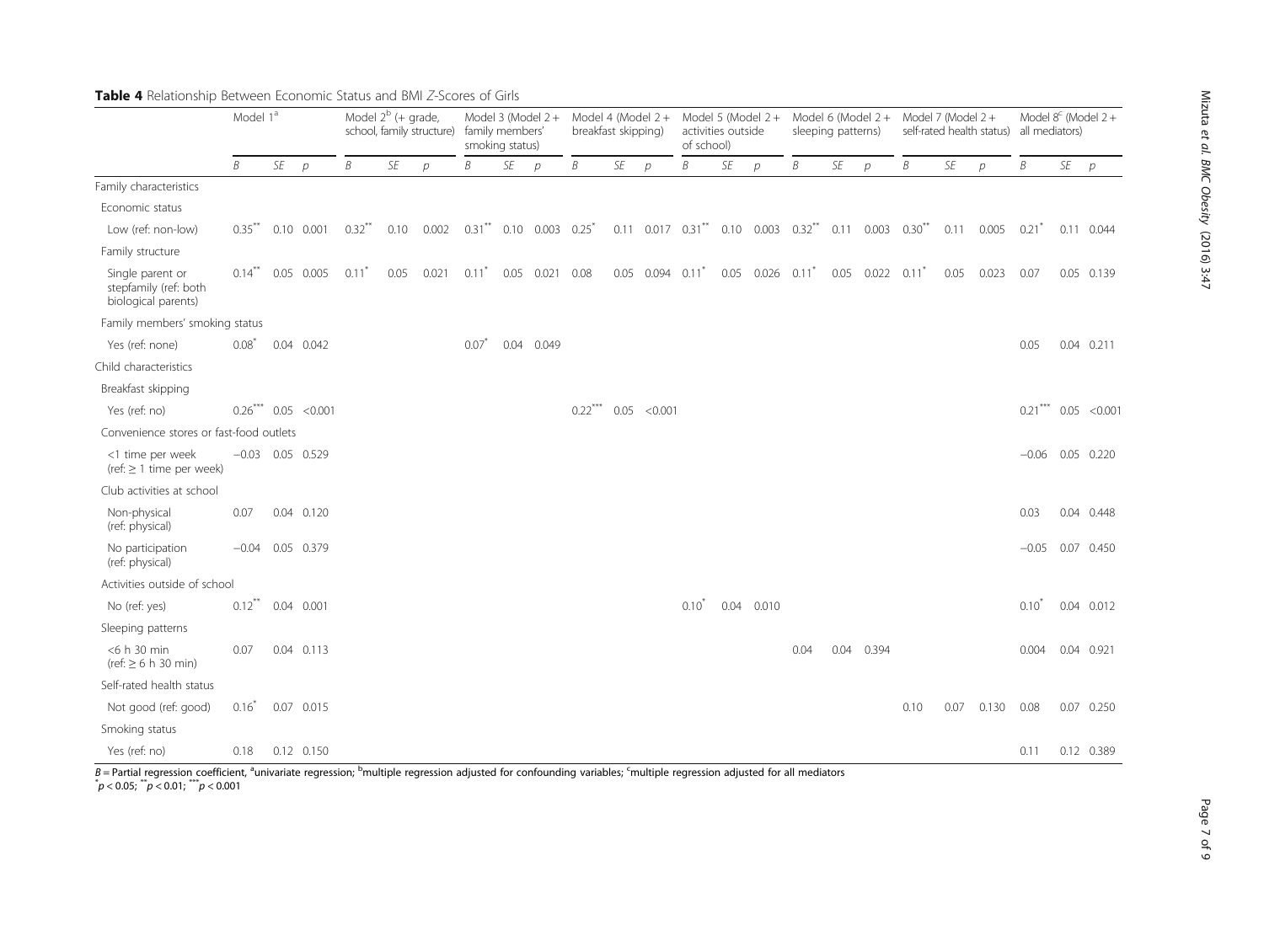<span id="page-7-0"></span>For girls, the association between economic status and BMI remained significant after adjusting for family structure. This finding only among girls is consistent with that of a previous study [\[37\]](#page-8-0). Childhood poverty and single-parent families need to be considered as different pathways leading to increased BMI. This is an important consideration because subsidies for single parents might not be effective for preventing overweight among girls. Further study is needed to elucidate the effect of poverty and single parenthood on weight.

This study has several limitations. First, due to its cross-sectional study design, reverse causality might explain the association between overweight adolescent girls and low economic status. Second, height, weight, economic status, and health status were self-reported. Specifically, self-reported BMI is reported to be slightly lower than measured BMI in adolescent girls [\[19\]](#page-8-0). However, on average, self-reported weight and BMI were found to be valid representations of their measured counterparts [[38\]](#page-8-0). Third, although the response rate was high, not every student responded to the questionnaire. It is possible that students with lower economic status were less likely to respond to the questionnaire, so the strength of association might have been underestimated. However, the rate of students who considered their family's financial situation to be "difficult" (boys, 4.28 %; girls, 3.35 %) was close to the rate of low household income reported in a previous study (5.8 %) [[39\]](#page-8-0). Despite these limitations, due to a large sample from two communities, a substantial percentage of students with low economic status were identified. Further longitudinal studies are needed to confirm the association.

# Conclusion

This study clarified that low economic status mediated by breakfast skipping was significantly associated with higher BMI z-score in adolescent girls in Japan. Health policies at junior high schools to discourage breakfast skipping might be effective for countering the association between childhood poverty and overweight in adolescent girls.

# Additional file

[Additional file 1:](dx.doi.org/10.1186/s40608-016-0127-z) Questionnaire form in English. (DOCX 59 kb)

### Abbreviation

BMI: Body mass index

#### Acknowledgements

The authors would like to thank all the students who participated in this study, as well as the Boards of Education of Kikugawa City and Kosai City, Shizuoka Prefecture.

### Funding

This study was supported by grants from the Ministry of Education, Culture, Sports, Science and Technology, Japan (Research Project Number: 24593437, 15 K11880). The funding source had no role in study design; in the collection, analysis and interpretation of data; in the writing of the report; or in the decision to submit the article for publication.

### Availability of data and materials

The data supporting our findings can be sent upon reasonable request.

### Authors' contributions

AM and TO designed the study and were responsible for conducting the study. AM, TO, and TF analyzed and interpreted the data. AM and TF drafted and revised the manuscript. All authors read and approved the final manuscript.

### Author's information

Mizuta A, RN, PHN, PhD, is an assistant professor at Department of Community Health Nursing, Hamamatsu University School of Medicine, Shizuoka, Japan.

Fujiwara T, MD, PhD, MPH, is a professor at Department of Global Health Promotion, Tokyo Medical and Dental University (TMDU), Tokyo, Japan. Ojima T, MD, PhD, is a professor at Department of Community Health and Preventive Medicine, Hamamatsu University School of Medicine, Shizuoka, Japan.

### Competing interests

The authors declare that they have no competing interests.

#### Consent for publication

Not applicable.

#### Ethics approval and consent to participate

This study was conducted with approval from the Institutional Review Board at Hamamatsu University School of Medicine (No. 24–147), and in accordance with the standards of the Declaration of Helsinki. Written informed consent was assumed by voluntary return of the questionnaire.

#### Author details

<sup>1</sup>Department of Community Health Nursing, Hamamatsu University School of Medicine, 1-20-1 Handayama, Higashi-ku, Hamamatsu, Shizuoka 431-3192, Japan. <sup>2</sup> Department of Global Health Promotion, Tokyo Medical and Dental University (TMDU), 1-5-45 Yushima, Bunkyo-ku, Tokyo 113-8519, Japan. <sup>3</sup> Department of Community Health and Preventive Medicine, Hamamatsu University School of Medicine, 1-20-1 Handayama, Higashi-ku, Hamamatsu, Shizuoka 431-3192, Japan.

### Received: 14 September 2015 Accepted: 29 October 2016 Published online: 10 November 2016

### References

- The Organisation for Economic Co-operation and Development (OECD). StatExtracts Income Distribution and Poverty: Child poverty rates 2010. [www.](http://www.oecd.org/els/soc/CO2_2_ChildPoverty_Jan2014.xls) [oecd.org/els/soc/CO2\\_2\\_ChildPoverty\\_Jan2014.xls](http://www.oecd.org/els/soc/CO2_2_ChildPoverty_Jan2014.xls). Accessed 29 Sept 2016.
- 2. O'Dea JA, Dibley MJ. Prevalence of obesity, overweight and thinness in Australian children and adolescents by socioeconomic status and ethnic/ cultural group in 2006 and 2012. Int J Public Health. 2014;59:819–28.
- 3. Achat HM, Stubbs JM. Socio-economic and ethnic differences in the prevalence of overweight and obesity among school children. J Paediatr Child Health. 2014;50:E77–84.
- 4. Must A, Strauss RS. Risks and consequences of childhood and adolescent obesity. Int J Obes. 1999;23:S2–S11.
- 5. Freedman DS, Dietz WH, Srinivasan SR, Berenson GS. The relation of overweight to cardiovascular risk factors among children and adolescents: The Bogalusa Heart Study. Pediatrics. 1999;103:1175–82.
- 6. Gilliland FD, Berhane K, Islam T, McConnell R, Gauderman WJ, Gilliland SS, et al. Obesity and the risk of newly diagnosed asthma in school-age children. Am J Epidemiol. 2003;158:406–15.
- 7. Goodman E, Whitaker RC. A Prospective study of the role of depression in the development and persistence of adolescent obesity. Pediatrics. 2002;110:497–504.